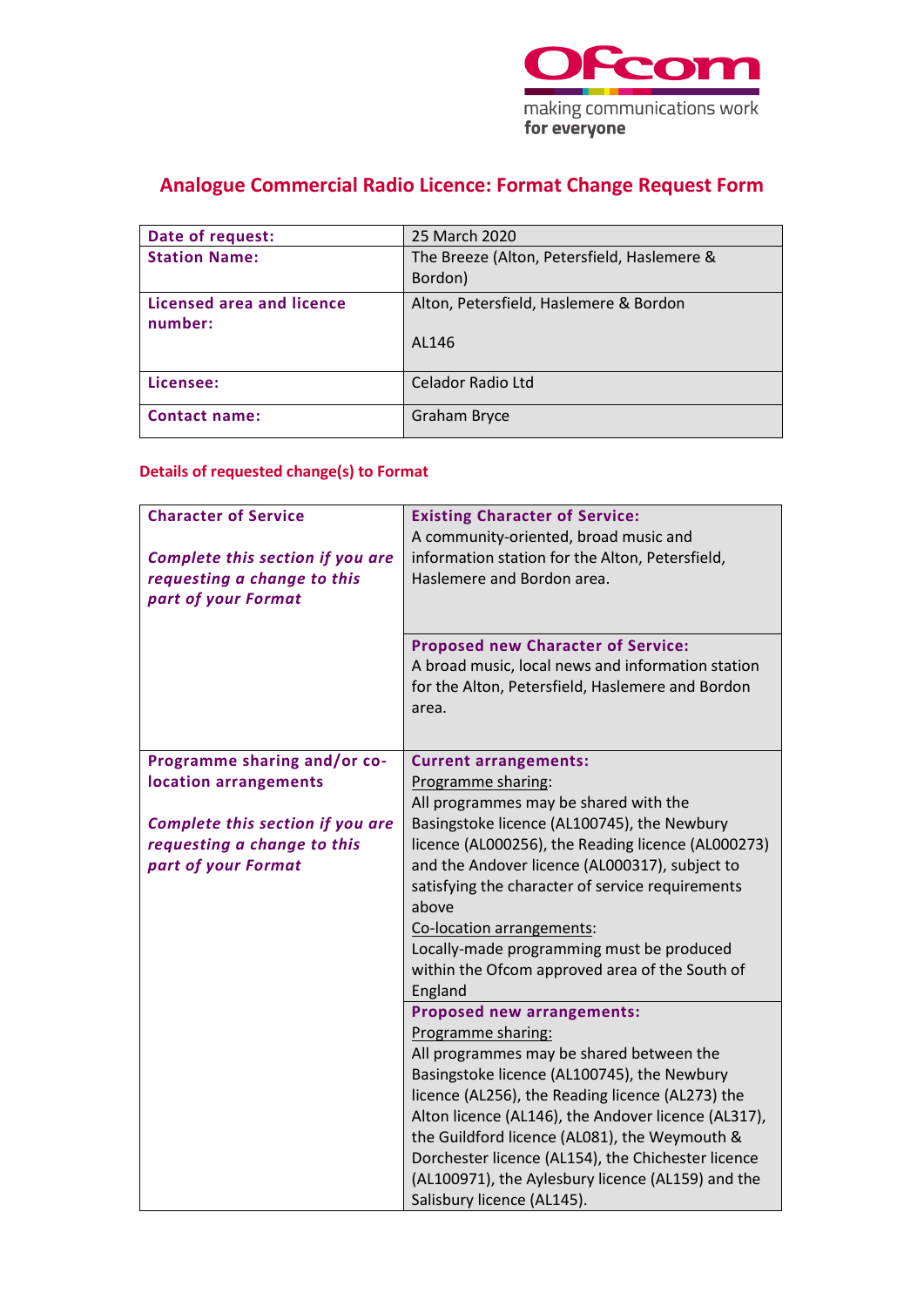|                                                                                                                      | Co-location arrangements:<br>Locally-made programming must be made within<br>the Approved Area of the South of England (Bauer<br>amended) |
|----------------------------------------------------------------------------------------------------------------------|-------------------------------------------------------------------------------------------------------------------------------------------|
| Locally-made hours and/or<br>local news bulletins<br>Complete this section if you are<br>requesting a change to this | <b>Current obligations:</b>                                                                                                               |
| part of your Format                                                                                                  | Proposed new obligations:                                                                                                                 |

The holder of an analogue local commercial radio licence may apply to Ofcom to have the station's Format amended. Any application should be made using the layout shown on this form, and should be in accordance with Ofcom's published procedures for Format changes. 1 Under section 106(1A) of the Broadcasting Act 1990 (as amended), Ofcom may consent to a change of a Format only if it is satisfied that *at least* one of the following five statutory criteria is satisfied:

- *(a) that the departure would not substantially alter the character of the service;*
- *(b) that the departure would not narrow the range of programmes available by way of relevant independent radio services to persons living the area or locality for which the service is licensed to be provided;*
- *(c) that the departure would be conducive to the maintenance or promotion of fair and effective competition*
- *(d) that there is evidence that, amongst persons living in that area or locality, there is a significant demand for, or significant support for, the change that would result from the departure; or*
- *(e) that (i) the departure would result from programmes included in the licensed service ceasing to be made at premises in the area or locality for which the service is provided, but (ii) those programmes would continue to be made wholly or partly at premises within the approved area (as defined in section 314 of the Communications Act 2003 (local content and character of services)).*

Only one of these five criteria need be satisfied in order for Ofcom to consent to the proposed change. However, even if Ofcom is of the opinion that the proposed change satisfies one or more of the statutory criteria, there may be reasons (depending on the particular circumstances of the case) why Ofcom may not consent to the proposed change.

<sup>&</sup>lt;sup>1</sup> Available at https://www.ofcom.org.uk/ data/assets/pdf file/0024/87405/The-regulation-of-[Format-changes.pdf](https://www.ofcom.org.uk/__data/assets/pdf_file/0024/87405/The-regulation-of-Format-changes.pdf)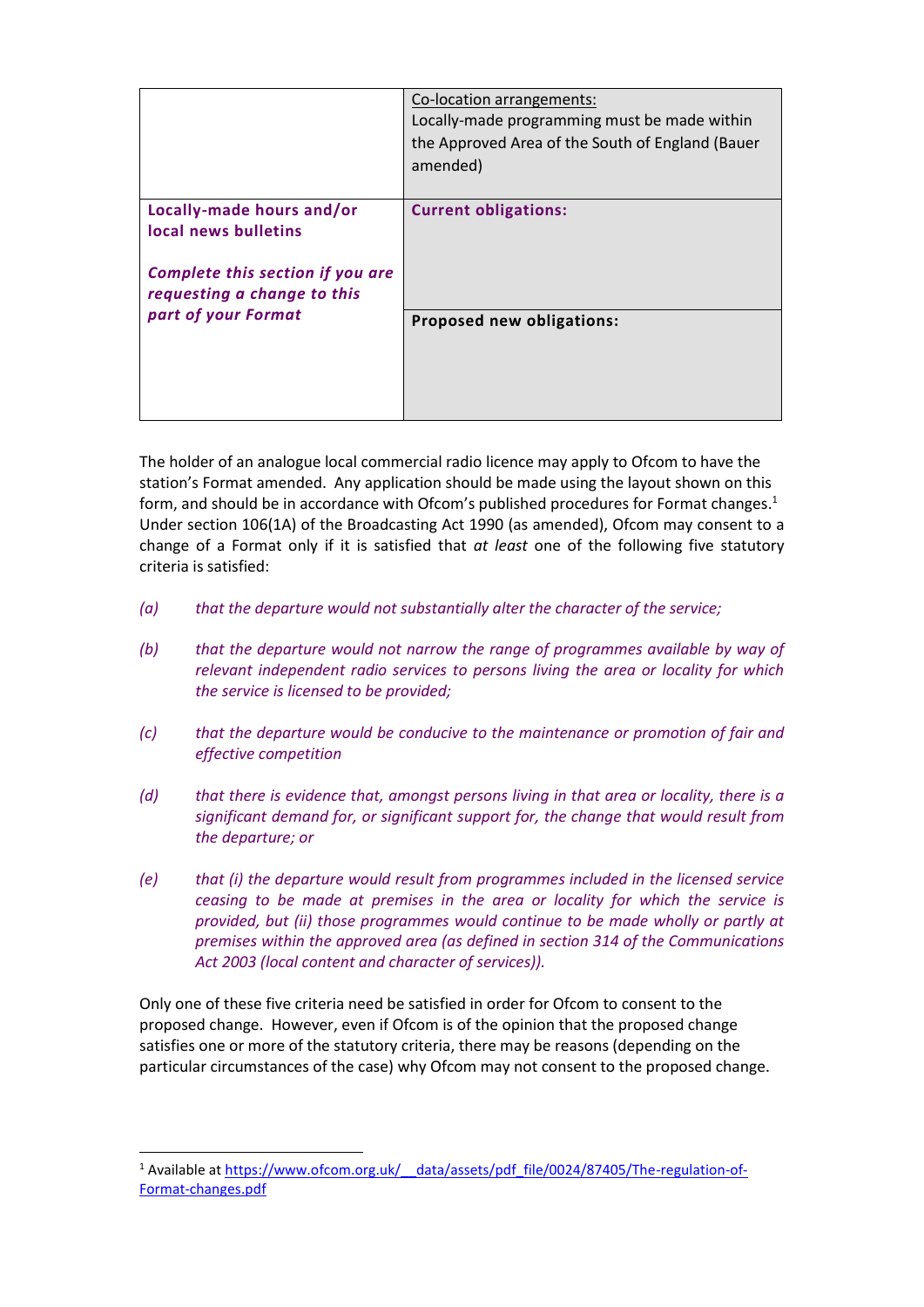The additional criteria to which Ofcom will have regard when exercising this discretion can be found on our website.<sup>2</sup>

Applicants should note that, under section 106ZA of the same Act (as amended), a proposed change that *does not* satisfy the first or last of these criteria (i.e. a change that Ofcom considers *would* or *could* substantially alter the character of the service, or does not relate to the origin of locally-made programmes) must, if it is to be considered further under any of the other three criteria, be consulted upon.

In the event that Ofcom receives a request for Format change and considers that criterion (a) or (e) is *not* satisfied, it will seek confirmation from the applicant as to whether it wishes to proceed with the request (and, if so, whether it wishes to amend or replace its submission in light of the necessity to make it public).#

**Please set out the statutory criterion, or criteria, set out in section 106(1A) of the Broadcasting Act 1990 that you believe is/are satisfied in relation to this Format change request, and the reasons for this.**

- a. The proposed change would not substantially alter the character of service. The change to local hours and programme sharing are in line with Ofcom's localness guidelines. The removal of the wording "community oriented" from the character of the service does not represent a substantial change. The service has for a number of years shared all of its programming with Southampton, Portsmouth and Winchester and so has not been community focused in the way the wording suggests. The station will continue to provide local news travel and weather information for the area.
- b. The removal of the phrase "community oriented" will not narrow the range of programmes available as the output will remain broadly unchanged. The music policy will remain in format and the station will continue to carry loal news, travel and weather information for the local area.
- e. Programmes included in the licensed service will cease to be made at premises in the area or locality for which the service is provided, but those programmes will continue to be made wholly or partly at premises within the approved area.

**Please provide any additional information and/or evidence in support of the proposed change(s) below. In particular, the applicant may wish to outline how they see that the proposed change fits within Ofcom's published Format change request policy<sup>3</sup> and also Ofcom's Localness guidance, which includes our co-location and programme sharing policy. 4**

#### *Notes*

# Ofcom may approve a change under any of criteria (b) to (d) without consultation, or after a consultation of less than 28 days, if Ofcom considers that to hold a consultation at all, or for 28 days

<sup>&</sup>lt;sup>2</sup> At https://www.ofcom.org.uk/ \_data/assets/pdf\_file/0024/87405/The-regulation-of-Format[changes.pdf](https://www.ofcom.org.uk/__data/assets/pdf_file/0024/87405/The-regulation-of-Format-changes.pdf)

<sup>&</sup>lt;sup>3</sup> Available at https://www.ofcom.org.uk/ data/assets/pdf file/0024/87405/The-regulation-of-[Format-changes.pdf](https://www.ofcom.org.uk/__data/assets/pdf_file/0024/87405/The-regulation-of-Format-changes.pdf)

<sup>&</sup>lt;sup>4</sup> Available at<http://stakeholders.ofcom.org.uk/broadcasting/radio/localness/>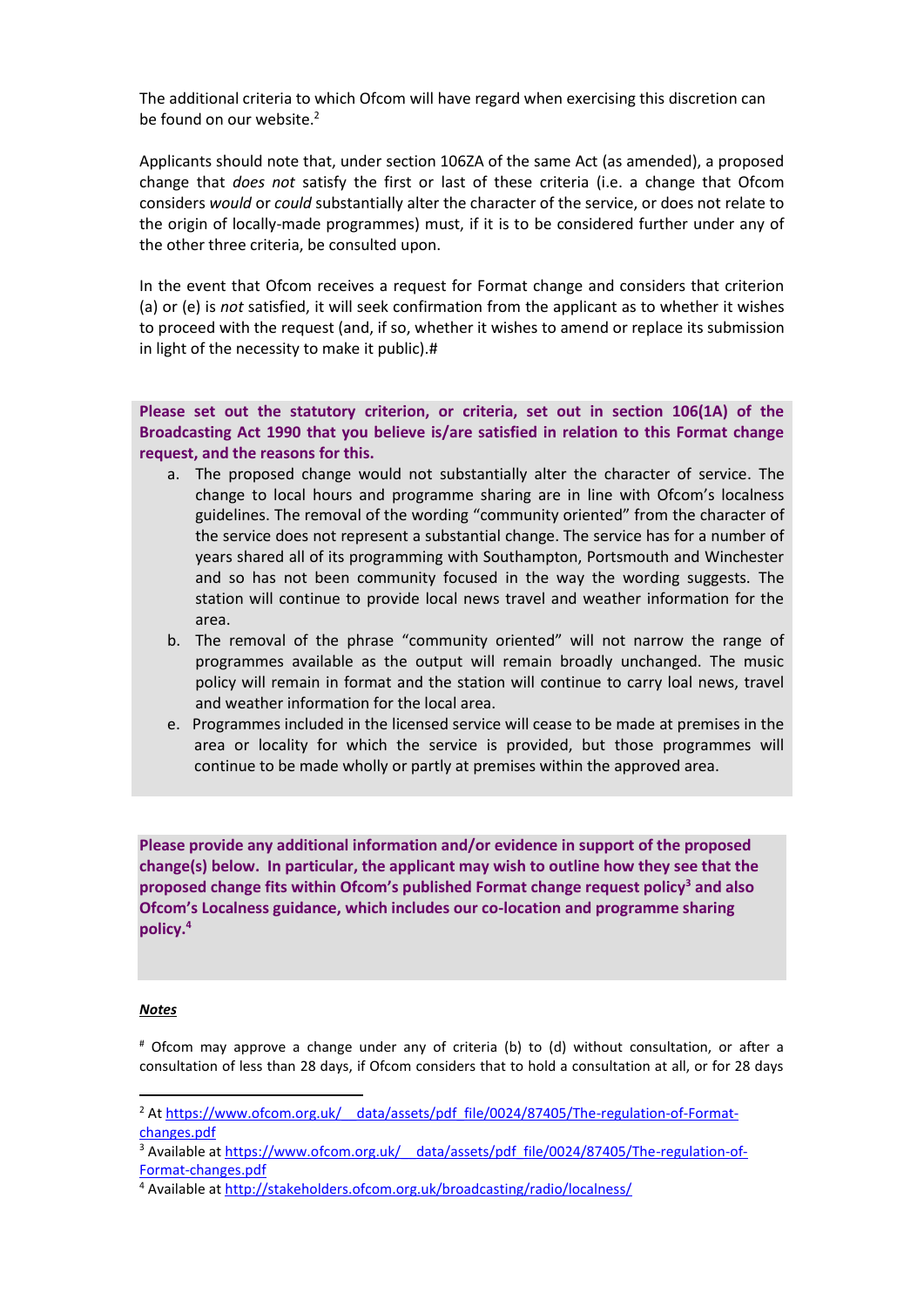or more, would result in a delay that would be likely to prejudice the interests of the licensee. Ofcom may also remove for the purposes of consultation any confidential information submitted by the licensee.

#### **Data Protection**

We require the information requested in this form in order to carry out our licensing duties under the Broadcasting Act 1990, Broadcasting Act 1996 and Communications Act 2003. Please see Ofcom's General Privacy Statement [www.ofcom.org.uk/about-ofcom/foi](http://www.ofcom.org.uk/about-ofcom/foi-dp/general-privacy-statement)[dp/general-privacy-statement](http://www.ofcom.org.uk/about-ofcom/foi-dp/general-privacy-statement)</u> for further information about how Ofcom handles your personal information and your corresponding rights.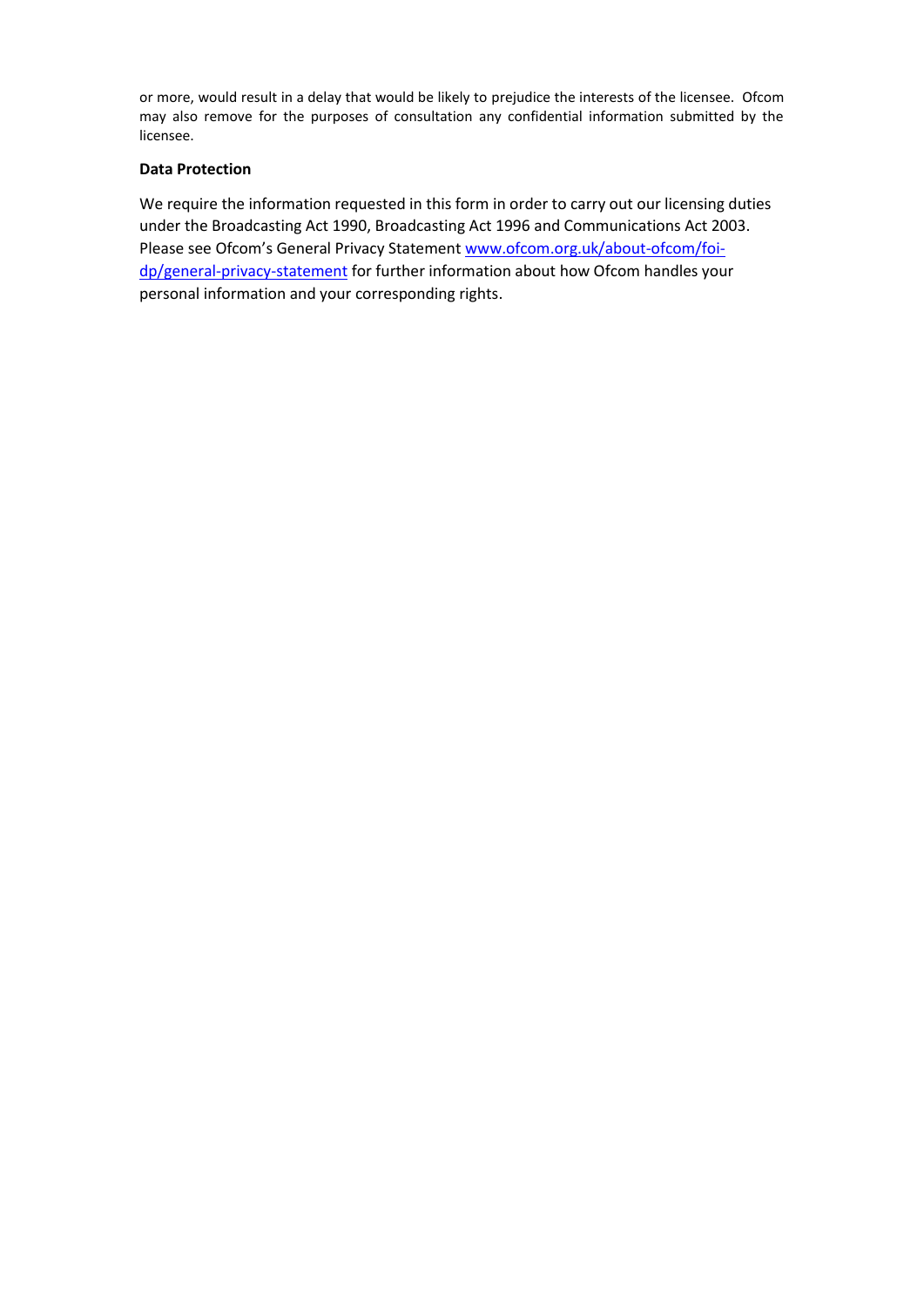# Ofcom notes on the request

## **Statutory requirements**

This request relates to the FM licence for Alton, Petersfield, Haslemere and Bordon held by Celador Radio Ltd, currently broadcasting as The Breeze.

Every FM local commercial radio station is required to broadcast a service which complies with a defined 'character of service', and also a certain amount of locally-made programming and local news. These requirements are specified in its Format. Locally-made programmes are those made within a station's licensed area or, where Ofcom has approved a wider area relating to that station, that 'approved area.'

Celador Radio Ltd has requested the following changes to the Format of the Alton, Petersfield, Haslemere and Bordon licence:

- To change its character of service description from *"a community-oriented, broad music and information station for the Alton, Petersfield, Haslemere and Bordon area"* to "*a broad music, local news and information station for the Alton, Petersfield, Haslemere and Bordon area*".
- To share all local programming hours with other commercial radio stations owned by Bauer in the of South of England Ofcom approved area (Bauer amended).

These proposed changes would change the character of service as set out in the Format of the licence, and accordingly can be agreed only if Ofcom is satisfied in regard to one of the statutory criteria set out in section 106(1A) of the Broadcasting Act 1990 (as set out in the request, above).

If we are satisfied in relation to one of the statutory criteria, we are then able to decide whether or not to approve the request, taking account of our published policy criteria.

## **Assessment**

### Proposed change to 'character of service'

With the regard to the proposed change to the character of service description, we were satisfied in relation to section 106(1A)(a) of the Broadcasting Act 1990 on the basis that The Breeze will continue to be a broad music station, with an obligation to provide local news and information for listeners in Alton, Petersfield, Haslemere and Bordon area, in a manner that is consistent with Ofcom's published localness guidelines.

We were also satisfied that there were no policy grounds upon which to reject this request, taking account of our published policy criteria on Format changes. In particular, for the reason set out above, we were satisfied that the extent of the impact of the change on the character of The Breeze Alton service would be limited.

#### Proposed change to locally made programming requirements

In considering the proposed change to permit the service to share all of its local programming hours with other local commercial radio services in the same approved area, we were satisfied in relation to section 106(1A)(a) of the Broadcasting Act 1990 – that the changes would not substantially alter the character of service. This is because the proposals are consistent with our published [localness guidelines.](https://www.ofcom.org.uk/tv-radio-and-on-demand/information-for-industry/radio-broadcasters/localness)